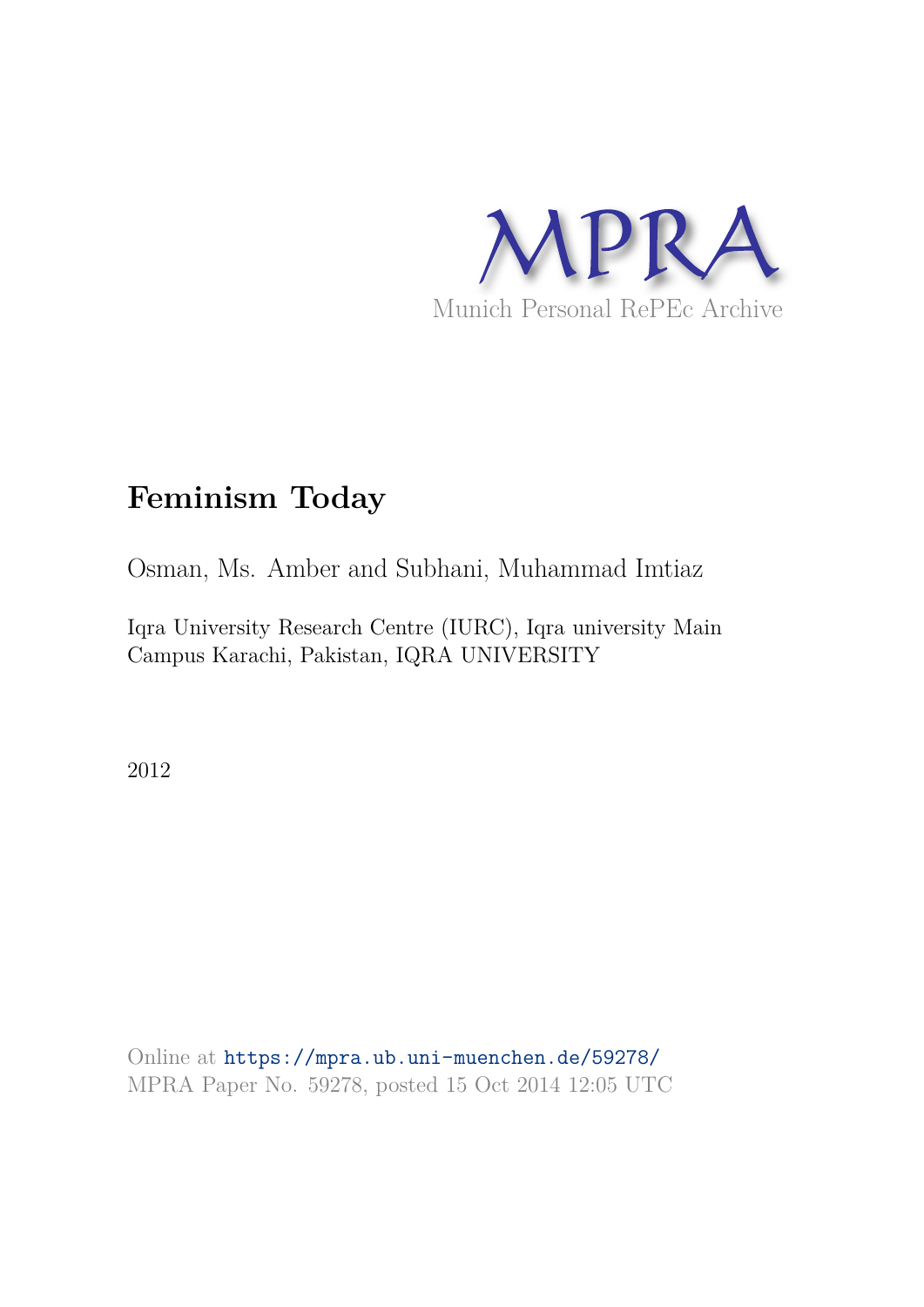# **Accepted in**

# **European Journal of Scientific Research (EJSR), 2012**

# **Feminism Today**

\_\_\_\_\_\_\_\_\_\_\_\_\_\_\_\_\_\_\_\_\_\_\_\_\_\_\_\_\_\_\_\_\_\_\_\_\_\_\_\_\_\_\_\_\_\_\_\_\_\_\_\_\_\_\_\_\_\_\_\_\_\_\_\_\_\_\_\_\_\_\_\_\_\_\_\_\_\_\_\_\_\_\_\_\_\_\_\_\_\_\_\_\_

**Amber Osman** 

*Iqra University Research Centre-IURC , Iqra University- IU, Defence View, Shaheed-e-Millat Road (Ext.) Karachi-75500, Pakistan* E-mail: amber.osman@yahoo.com Tel: (92-21) 111-264-264 (Ext. 2010); Fax: (92-21) 35894806

#### **Muhammad Imtiaz Subhani**

*Iqra University Research Centre-IURC , Iqra University- IU, Defence View, Shaheed-e-Millat Road (Ext.) Karachi-75500, Pakistan*  E-mail: drsubhani@yahoo.co.uk Tel: (92-21) 111-264-264 (Ext. 2010); Fax: (92-21) 35894806

#### **Abstract**

Feminism has been noticed at various stages of time and still is unnoticed. The acts of sexism are apparently at large and only dialogues are delivered without any prompt action. This paper highlights the stage of feminism now and its prospects for the better. This topic talks about women from all walks of life and their thirst of justified identity. One has to develop in the conscious of mankind that women are equal to man and their suppleness to adapt to the environment does not give a sign for sexism.

#### **Keywords: Feminism, Sexism, Victimization, Discrimination, Society**

### **1. Introduction**

Even in this century of modernism and broad-mindedness towards life, sexism prevails in this society and to date incidents happen, in which women are suppressed and abused and told to shut themselves in darkness and vain. This statement is by a common educated professional woman witnessing the society's brutal attitude towards women and men's superiority complex and frustration as seen on media. May it be house, organization, educational institution and other governing bodies', women are a mere attraction of self-satisfaction, a threat for men's complex and competition/professional jealously by birth and old-rotten beliefs of society to always condemn women (Griffiths, 1995). The outcomes of feminism are positive and just to voice and demand the rights for women to breathe just like a normal human being on this planet.

 The prime concern within the feminist learning is the 'intersectionality' that is the leading painful issue of all the feminist theories and studies in all these years. It explains the impact of race, class and gender on women's individuality, struggle for empowerment and experiences. These are the realities of women of today and they somehow translate the power and relations in their life (Davis, 2008).

 This paper cautions indicators on sexism and provides a broad spectrum on feminism. Also, to showcase that feminism has a lot to do with power, politics and last but not least knowledge.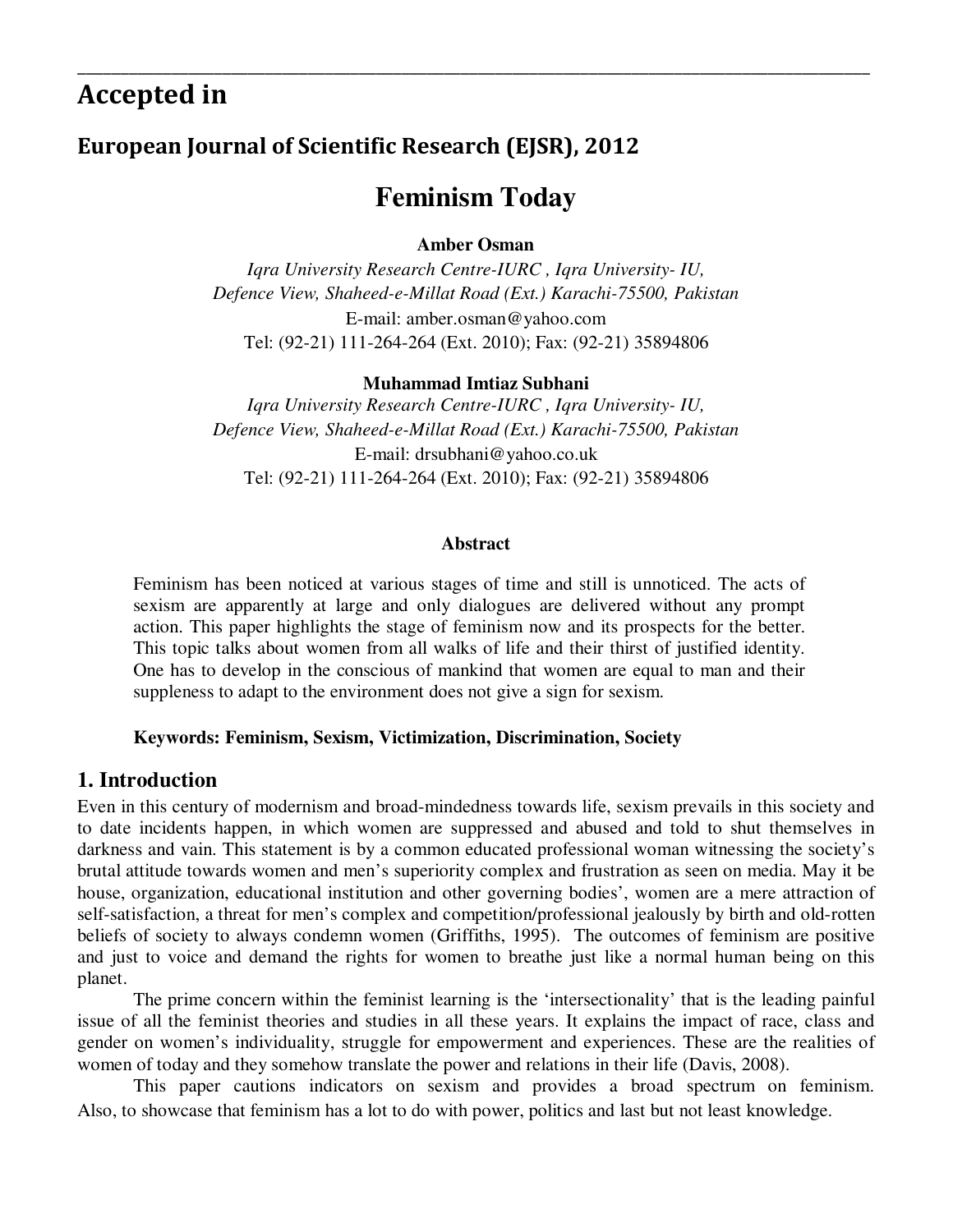### **2. Literature Review**

The current movements for change have numerous portions in this modern society and one of them is feminism. The debate is yet on fire. Feminism has two sides of striking feminists. The one feminist (greedy) that is eager for opportunities, asking for a larger share for women, access and liberty. The second feminist (arduous) is not into question of power/distribution but seeks in developing personality traits. The greedy feminist can fall on the negative part on women as there is a class of women wanting to be heard and then demand for special aid and interest than man to move further and just because they are women (Parsons, 1917).

#### **2.1 Gender Inequality and the Social relation**

MacKinnon's (1989) argue in favor of feminism that when we talk about gender, it is not a difference but a hierarchy. It is important to understand this difference and dominance should not be mistreated and misunderstood as some authors on pro-feminism write about equal treatment for women as special treatment, which then changes the fundamental justifications and theory of gender inequalities. It should be noted that women cannot be like men and men cannot be like women as it's the rule of nature. The gender equality is seen through the concept of dominance approach that one cannot simply abolish the arbitrary favoritism/discrimination but one has to give an end to the male domination (MacKinnon, 1989).

It is understood in our society that ascertained by many philosophical authors that a social relation between men women has been arranged in a way that men may lead and dominate and women ought to submit and accept. With this notion that has been developed in the cultures of west and east, women lives in suppression and are a cause for sexual harassment that may happen through following on streets, inherent threats, indecent calls etc.

The idea of dichotomous feminist tool is a western philosophy, which is developed on the binary oppositions logic of men/women i.e. mind/body, reason/emotion, objective/subjective, universal/particular and male/female. This thought has given an association of male with mind, reason, objective and universal and female with body, emotion, subjective and particular. This relates to the same theories as discussed above by the other feminist theorists i.e. to the gender inequality and discrimination. It is for us to decipher these old theories and create new standpoints, which is the truth rather than resting on the dominancy of the masculine knowledge.

There is a linkage between the gender and science i.e. through the discovery of different facets of knowledge, it is important for the education bodies to educate the people in the proper social context. To understand the settlements of life in any surrounding, the studies should be proved for the rational (Dr. Carmichael, 2005).

The unequal consequences of men and women is that on social grounds women are taken as an entity for reproducing the area of the family, marriage, motherhood and professionalism (Holub, 2001). Unfortunately, still individual or different sects/class take women as secondary to them and have not given them the liberty and opportunities to flourish till they do not raise their voice or barge for their normal rights as a human being.

Women are as citizens, workers, students and consumers and their experience is different across different cultures. It is for the class who suppress women that women are head strong in any field and in any circumstances. For the class, which is always creating discrimination between men and women should accept that women are not vulnerable. It is their integrity to respect the society but it's the duty of the society to take pride in women who have empowered the whole world like wise men.

 An example from the field of education, that world's top higher educational institutions were giving less value and reward to women professors than male though on equal merit. Woman like Hopkins, a victim of gender equity and herself working on the same subject in higher education surpassed this phase actively. Currently, in field of education three out five academic deans are women and heads of departments. Still younger girls are discouraged to study science subjects due to the societal sexist attitudes (Jimenez, 2011). It's the responsibility of the senior officials, educators to bring a gradual